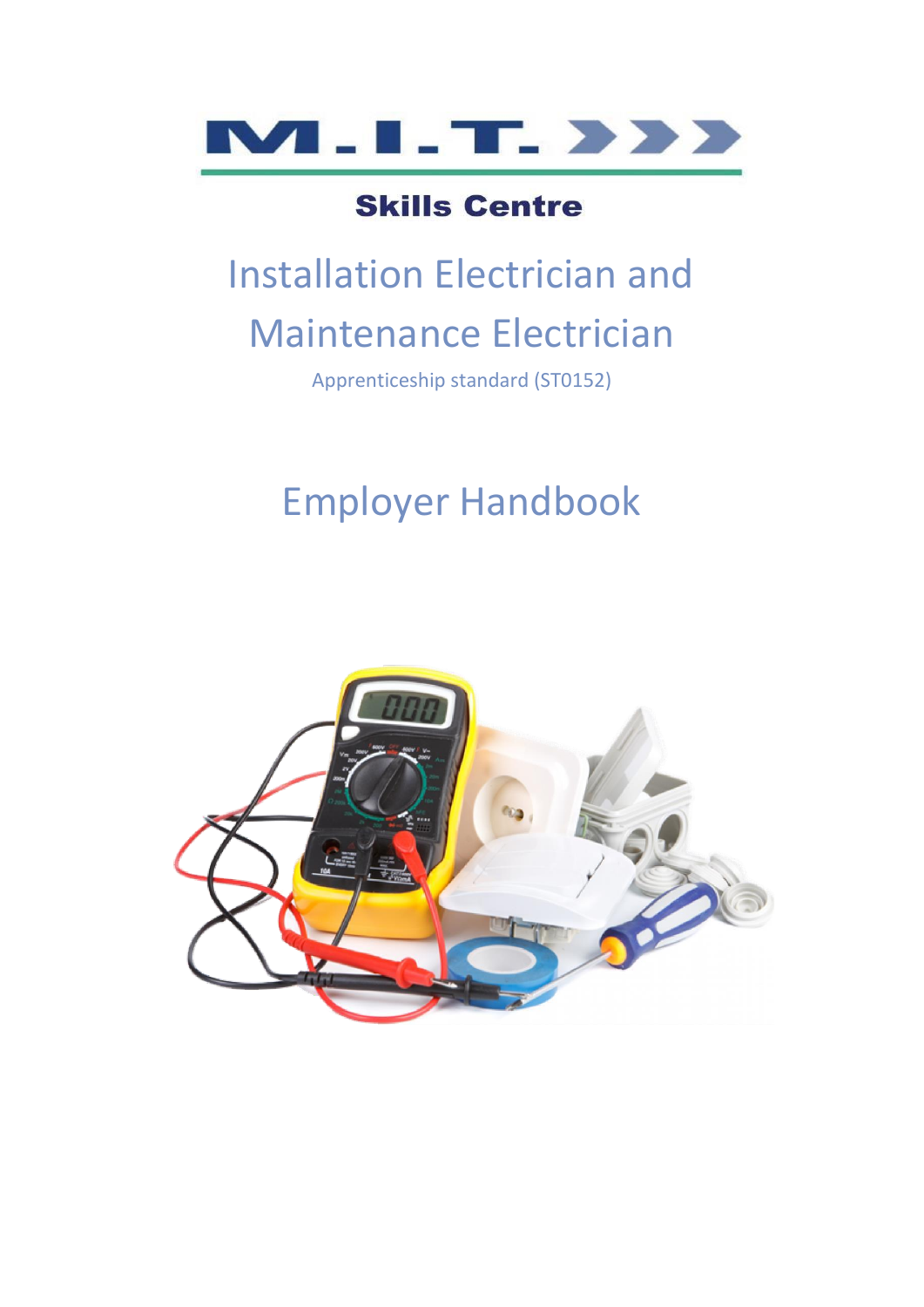

# **Contents:**

| Page 3:  | <b>Purpose of the Standard</b>                  |
|----------|-------------------------------------------------|
| Page 4:  | <b>Core Occupation Duties</b>                   |
| Page 5   | Apprenticeship Standards Knowledge & Skills     |
| Page 6:  | <b>Apprenticeship Standards Behaviours</b>      |
| Page 7:  | End Point Assessment (EPA) Gateway Requirements |
|          | Page 8 - 10: EPA Assessment Details             |
|          | Page 11 - 12: Off the Job Training Explained    |
| Page 13: | Summary                                         |

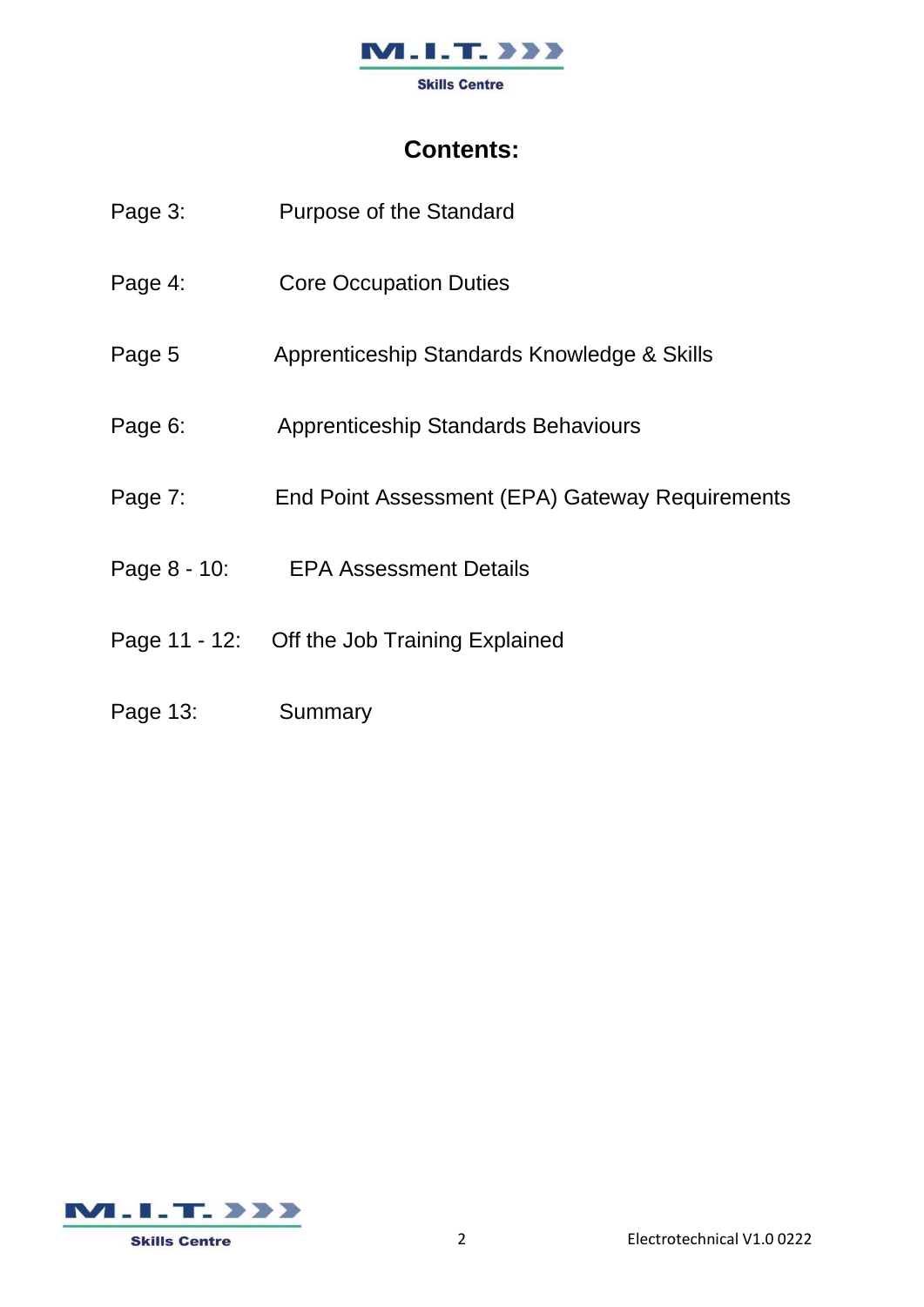

## **Purpose of the Standard**

### **Generic job titles recognised across the industry**

- Electrician
- Installation Electrician
- Maintenance Electrician

Electricians install, maintain and repair electrical systems in industrial, commercial and domestic environments. Electricians might work in both indoor and outdoor settings. Electrical equipment and systems may include switchboards, motors, cables, fuses, thermal relays, fault current protection switches, heating, lighting, air conditioning and metering equipment as well as crime and fire alarm systems and renewable energy technologies. They are able to work on their own proficiently and work without immediate supervision in the most efficient and economical manner.

They may contribute to the design of electrical systems. They are able to set out jobs from drawings and specifications and requisition the necessary installation materials.

Electrical safety is an important area of Electricians' work. On completion of their work the electrical systems must be safe to use. They must adhere to safe working practices without endangering themselves or others.

Installation Electricians work on the installation, testing, commissioning and maintenance of low voltage (less than 1000v) electrical and electronic devices and appliances.

Maintenance Electricians work on the maintenance of electrical and electronic installations including automated production systems. Duties include the supervision of the equipment, its maintenance and necessary repairs.

**Typical Duration:** 42 months **not** including the end point assessment (EPA)

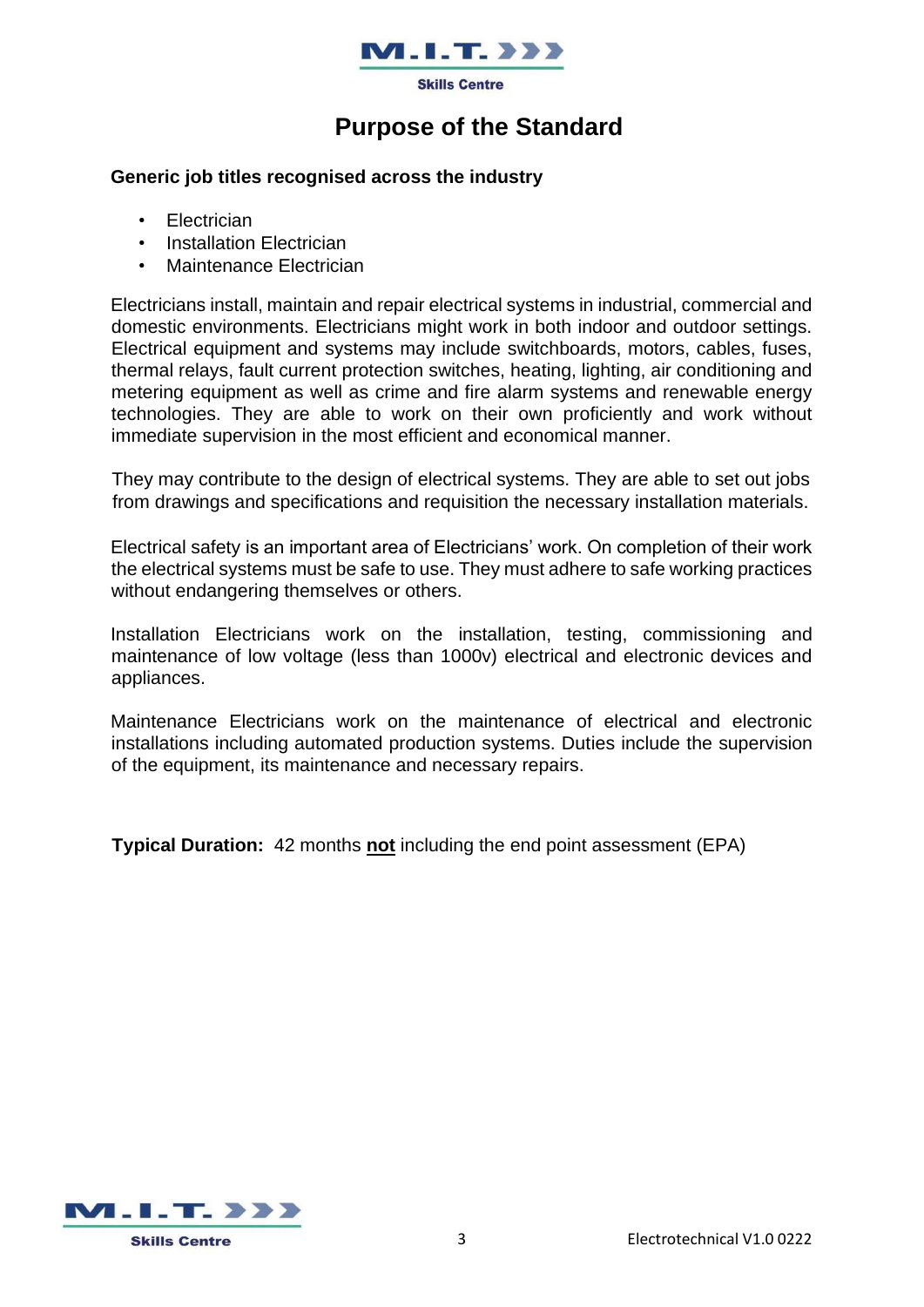

## **Core Occupation Duties**

Below are the core occupational duties your apprentice must be competent in. These have 3 elements which are: Skills, Knowledge and Behaviours which are detailed on the following pages.

- Legislation, codes of practice, relevant regulations, safe working practices, risk assessment, COSHH and method statements, safe working environments and situations (working at heights, excavations etc.), fire protection and emergency procedures.
- Scientific principles, units of measurement, mechanical principles, magnetism, circuit design, component/item use and operating principles.
- Environmental principles Compliance to environmental legislation and the impact of processes and technologies associated with fire, emergency and security systems. Questions to assess the apprentice on the culture of re-use and recycle, WEEE Regulations (Waste electrical electronic equipment).
- Managing time, resource and job planning for economy, business and client convenience and sound business principles. Principles of high quality customer service and the needs of others. Building and maintaining relationships. Communicating in a clear, articulate, and appropriate manner.
- Size, select, plan, install, test, commission, decommission, service, maintain, fault find and repair electrical systems, including; domestic, commercial and industrial environmental technologies, lighting and power systems.

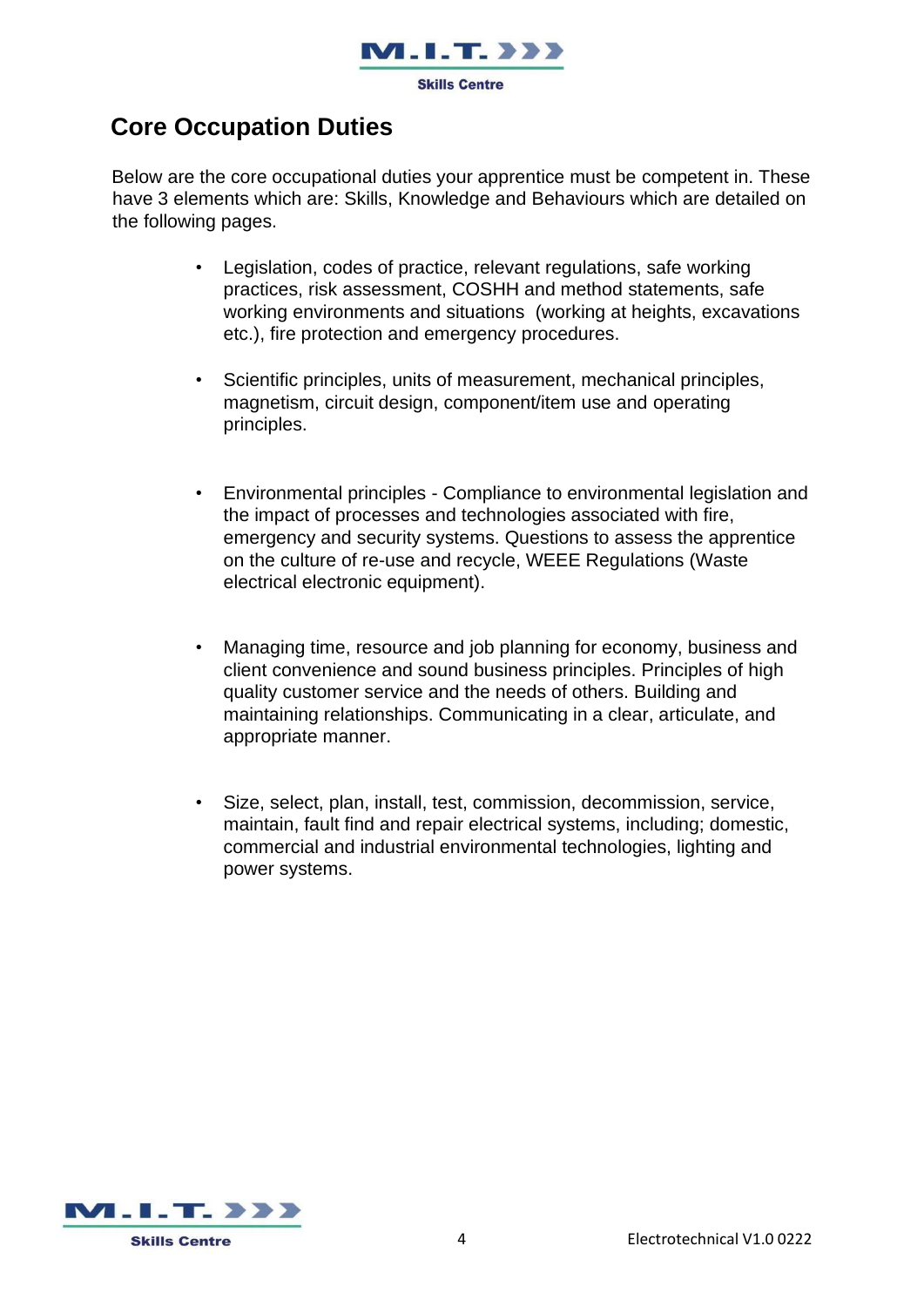

## **Knowledge and Skills**

Electricians will use engineering knowledge and understanding to apply their technical and practical skills. They will contribute to the design, development, manufacture, construction, commissioning, operation or maintenance of products, equipment, processes, systems or services. Electricians must:

- Understand and apply the principles, practices and legislation for the termination and connection of conductors, cables and cords in electrical systems
- Understand and apply the practices and procedures for the preparation and installation of wiring systems and electrotechnical equipment in buildings, structures and the environment
- Understand and apply the principles, practices and legislation for the inspection, testing, commissioning and certification of electrotechnical systems and equipment in buildings, structures and the environment
- Understand and apply the principles practices and legislation for diagnosing and correcting electrical faults in electrotechnical systems and equipment in buildings, structures and the environment
- Understand and apply the electrical principles associated with the design, building, installation and maintenance of electrical equipment and systems
- Oversee and organise the work environment.

In addition,

Installation Electricians must:

• Understand and apply the principles of planning and selection for the installation of electrotechnical equipment and systems in buildings, structures and the environment.

Maintenance Electricians must:

• Understand and apply the practices and procedures for planning and preparing to maintain electrotechnical systems and equipment.

In all of these activities, Electricians must understand and apply health and safety and environmental regulations, guidance notes and relevant codes of practice; and the requirements of the current edition of the Wiring Regulations.

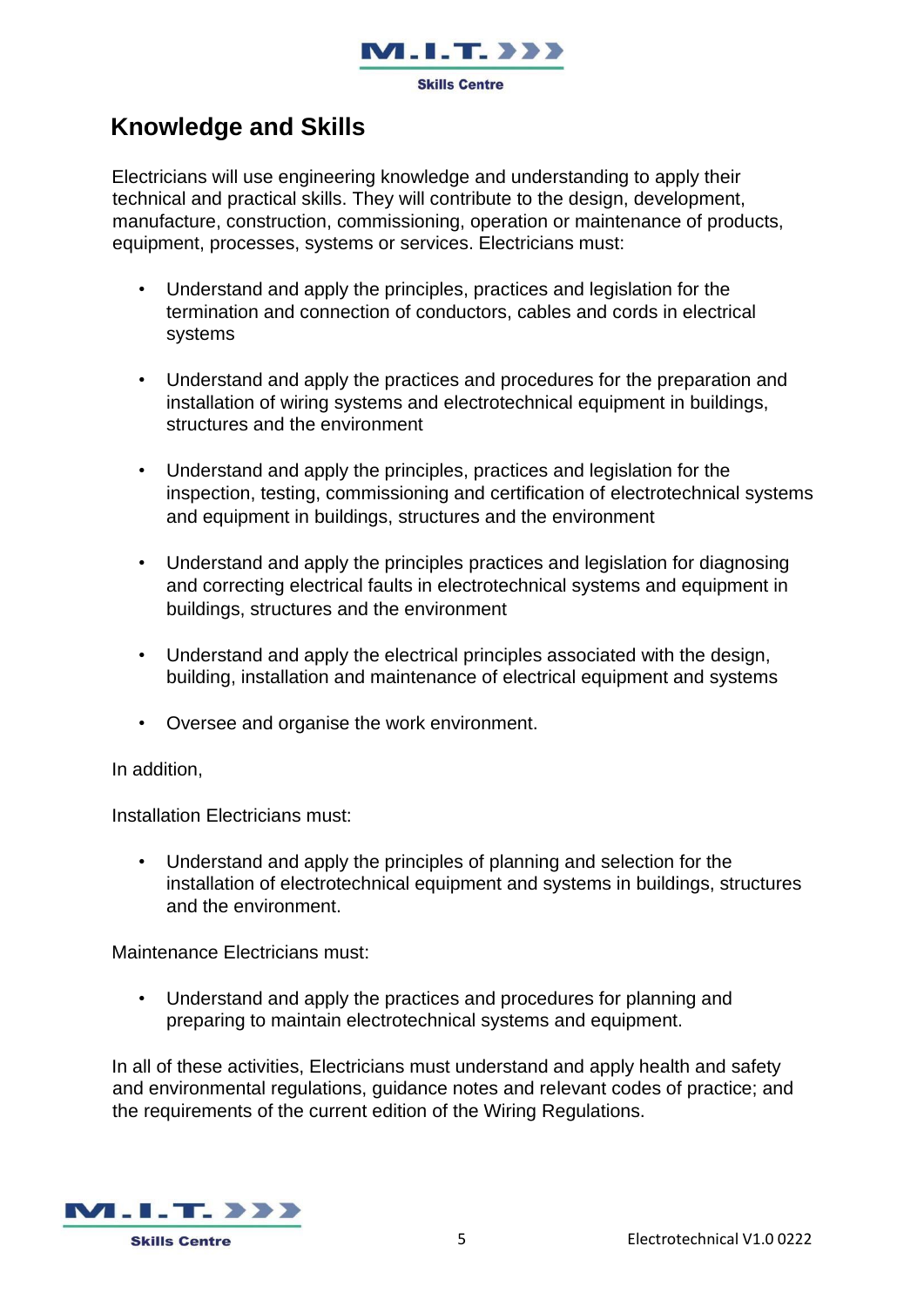

## **Behaviours**

Behaviours will be assessed throughout the apprenticeship and as part of the Level 3 Electrotechnical Qualification.

Electricians will be expected to:

- Work reliably and effectively without close supervision
- Accept responsibility for the work of themselves and others
- Accept allocate and supervise technical and other tasks
- Use oral, written and electronic methods for the communication of technical and other information
- Work effectively with colleagues, other trades, clients, suppliers and the public
- Undertake work in a way that contributes to sustainable development
- Maintain and enhance competence in own area
- Exercise responsibilities in an ethical manner.

As part of the end-point assessment the following behaviours will be confirmed:

- Work reliably and effectively without close supervision will be confirmed in full
- Accept responsibility for the work of themselves and others will be confirmed in terms of themselves, not others
- Accept allocate and supervise technical and other tasks will be confirmed in terms of accepting tasks, not allocating and supervising
- Use oral, written and electronic methods for the communication of technical and other information – will be confirmed in full
- Exercise responsibilities in an ethical manner will be confirmed as far as is possible.

Behaviours are envisaged as a pass/fail element and therefore do not impact on the grade of the apprenticeship. All successful apprentices at whatever grade will have confirmed correct behaviour.

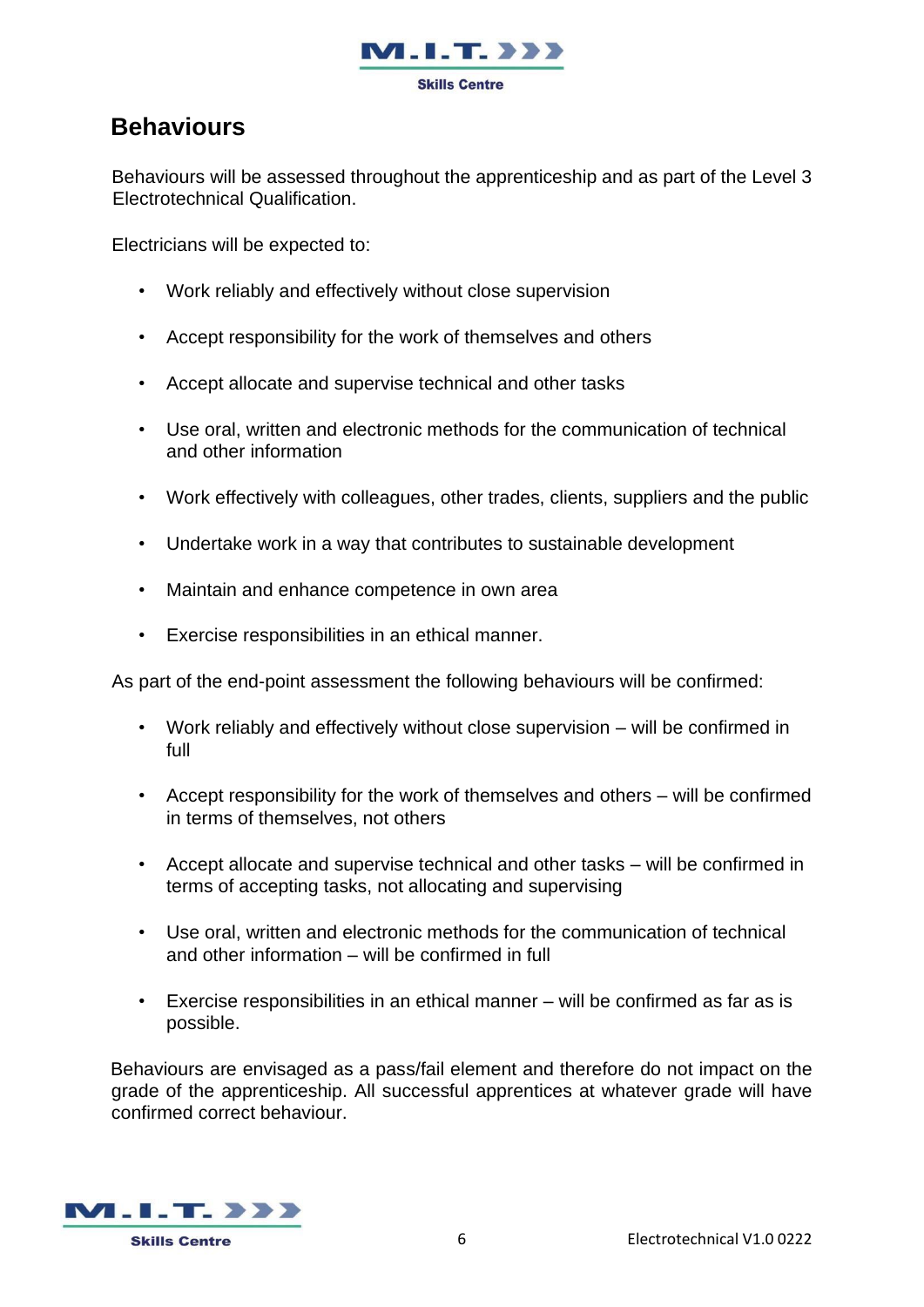

## **End Point Assessment Gateway**

Submission for the EPA (AM2S) will only start once you are satisfied that the employee is consistently working at or above the level set out in the occupational standard and are deemed to have achieved occupational competence.

In making this decision, you may take advice from MITSkills, but the decision must ultimately be made solely by the employer.

#### **Criteria for gateway**

- All technical and performance units of the mandated qualification completed and certificate issued
- English and mathematics at level 2 achieved
- Employer is satisfied the apprentice is consistently working at, or above, the level of the occupational standard.

#### **Assessment Overview**

On-programme: Level 3 Electrotechnical Qualification, (Installation) or (Maintenance)



#### End-point assessment:



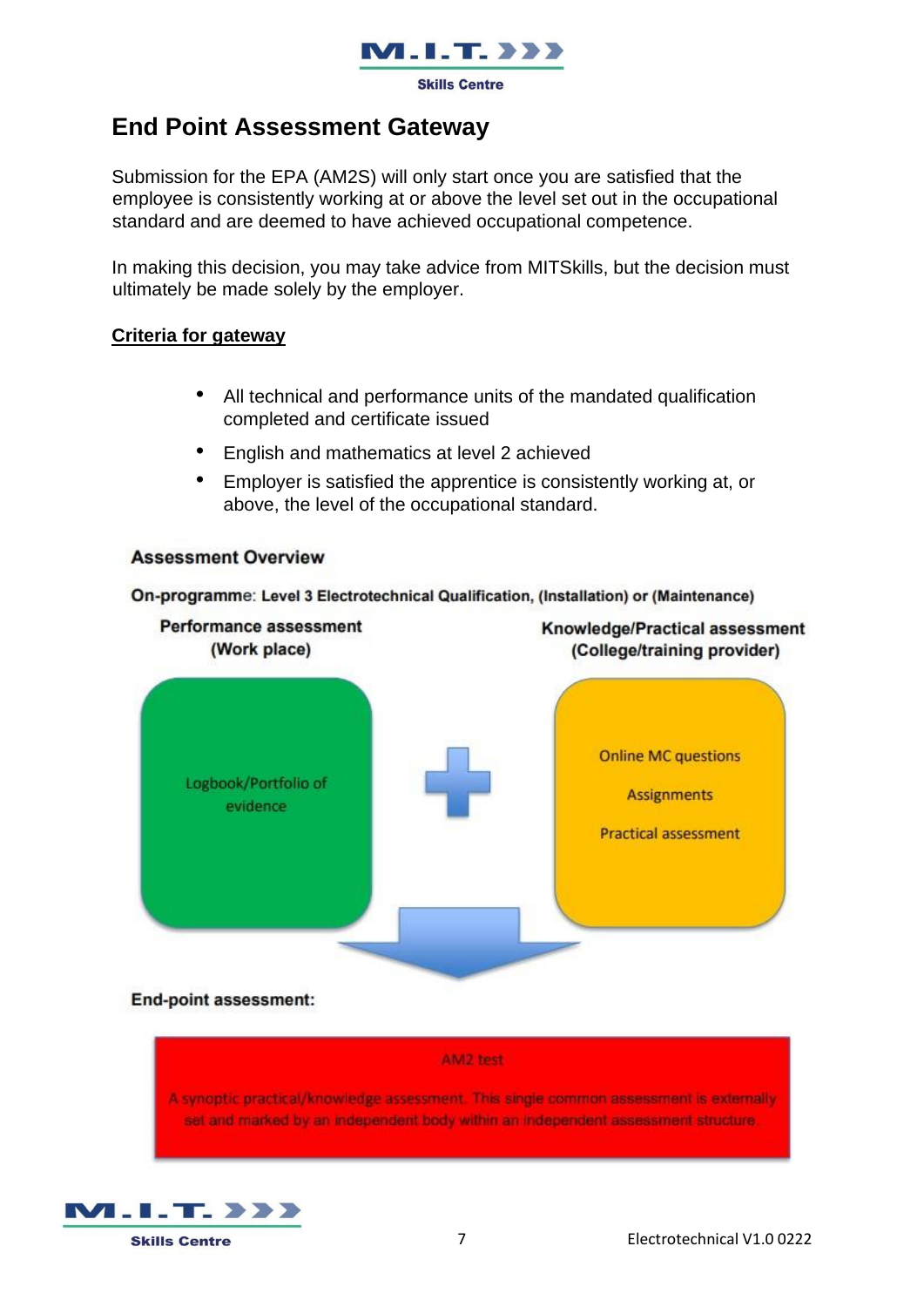# 7.I.T. >>>

**Skills Centre** 

## **End Point Assessment Details (AM2S)**

The synoptic end-point assessment will be provided by the AM2S. This single common assessment is externally set and marked by an independent body within an independent assessment structure. For the last 30 years, the AM2(S) has been recognised within the electrotechnical industry as the benchmark of an individual's occupational competence, providing verification of competence for tens of thousands of electricians. The AM2S will assess the apprentice's skills, knowledge and confirm behaviours against the theory and performance criteria within the standard.

The AM2S is a robust, timed (18 hours typically over 2 and a half days) practical and theory (30 multiple-choice questions) assessment in sections, requiring candidates to perform a set of common tasks and procedures that a full scope electrical operative might face when working in commercial or industrial premises as well as dwellings. It assesses candidates on installation, inspection and testing and fault-finding; their work must comply with BS 7671, be in line with relevant health and safety legislation and conform to current industry practices and procedures.

Achievement of the AM2S (Electrotechnical Assessment of Occupational Competence) demonstrates apprentices have the level of competence expected by the Electrotechnical industry in the following key occupational areas:

- The interpretation of specifications, drawings and diagrams.
- Risk assessments and health and safety.
- Safe isolation
- Planning and preparing to install, terminate and connect wiring systems.
- Installing, terminating and connecting wiring systems.
- Inspection, testing and certification.
- Fault diagnosis and correction of electrical faults.
- The understanding and application of industry recognised procedures, working practices and the requirements of statutory and non-statutory regulations.

In accordance with an installation specification and the relevant statutory and non statutory regulations candidates will be expected to install, terminate, connect, inspect, test and commission:

- Lighting and power circuits
- A three-phase distribution board and sub-circuit
- A central heating/sustainable energy system
- A safety services circuit and device
- A data-cabling system.

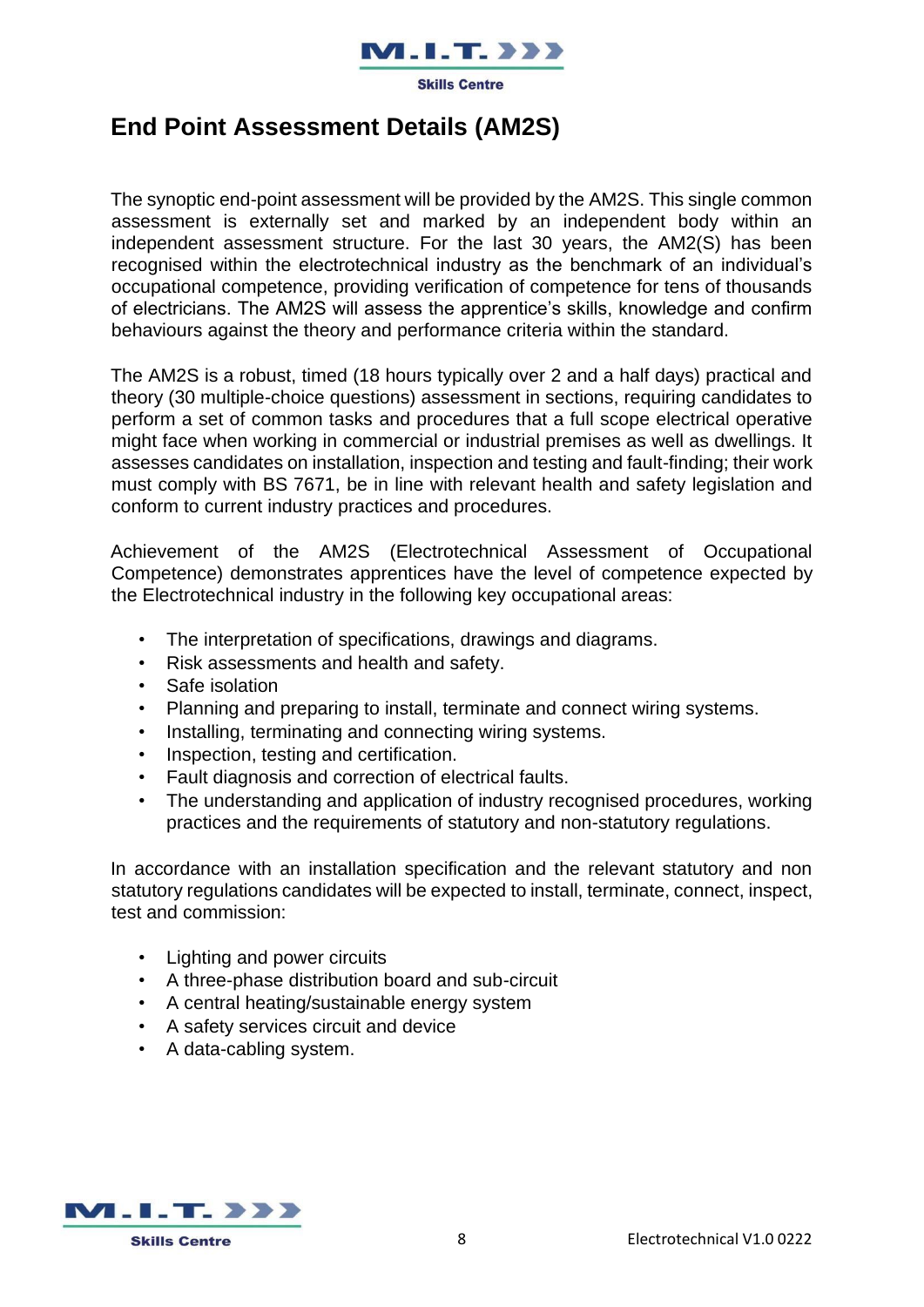

The assessment is in five sections:

Section A –

- Risk assessment and safe isolation
- Composite Installation
- Section B Inspection and Testing of the completed composite installation
- Section C Safe Isolation

Section D – Fault Diagnosis and Correction

Section E – Assessment of Applied Knowledge

## Section A: Risk Assessment and Safe Isolation

The candidate will be required complete a risk assessment of the AM2 facility and their working area prior to starting to recognise hazards, who may be harmed and how they will minimise the risk. Following this, they will complete safe-isolation in their work area before starting the installation.

## Composite Installation

This section has areas where candidates will need to demonstrate occupational competence in accordance with statutory and non-statutory regulations and approved industry working practices.

The areas are:

- Interpretation of specifications and technical data.
- Selection of protective devices.
- Install protective equipotential bonding.
- Installing and terminating pvc singles cable.
- Installing and terminating pvc/pvc multi-core & cpc cable.
- Installing and terminating SY multi-flex cable.
- Installing and terminating heat-resistant flex.
- Installing and terminating XLPE SWA cable.
- Installing and terminating data-cable.
- Installing and terminating FP200 type cable.

Candidates will be expected to install the following

- Protective devices in a TP&N distribution board.
- A two-way and intermediate lighting circuit in PVC/PVC multi-core cable.
- A BS 1363 13A socket outlet ring circuit in PVC singles cable
- A carbon monoxide detector safety service circuit in FP200 type cable.
- Data outlets circuit in Cat. 5 cable.
- A BS EN 60309 16A socket outlet in XLPE SWA cable.
- Protective equipotential bonding to gas and water services.
- A 3-phase direct on line motor/starter circuit in SY cable.

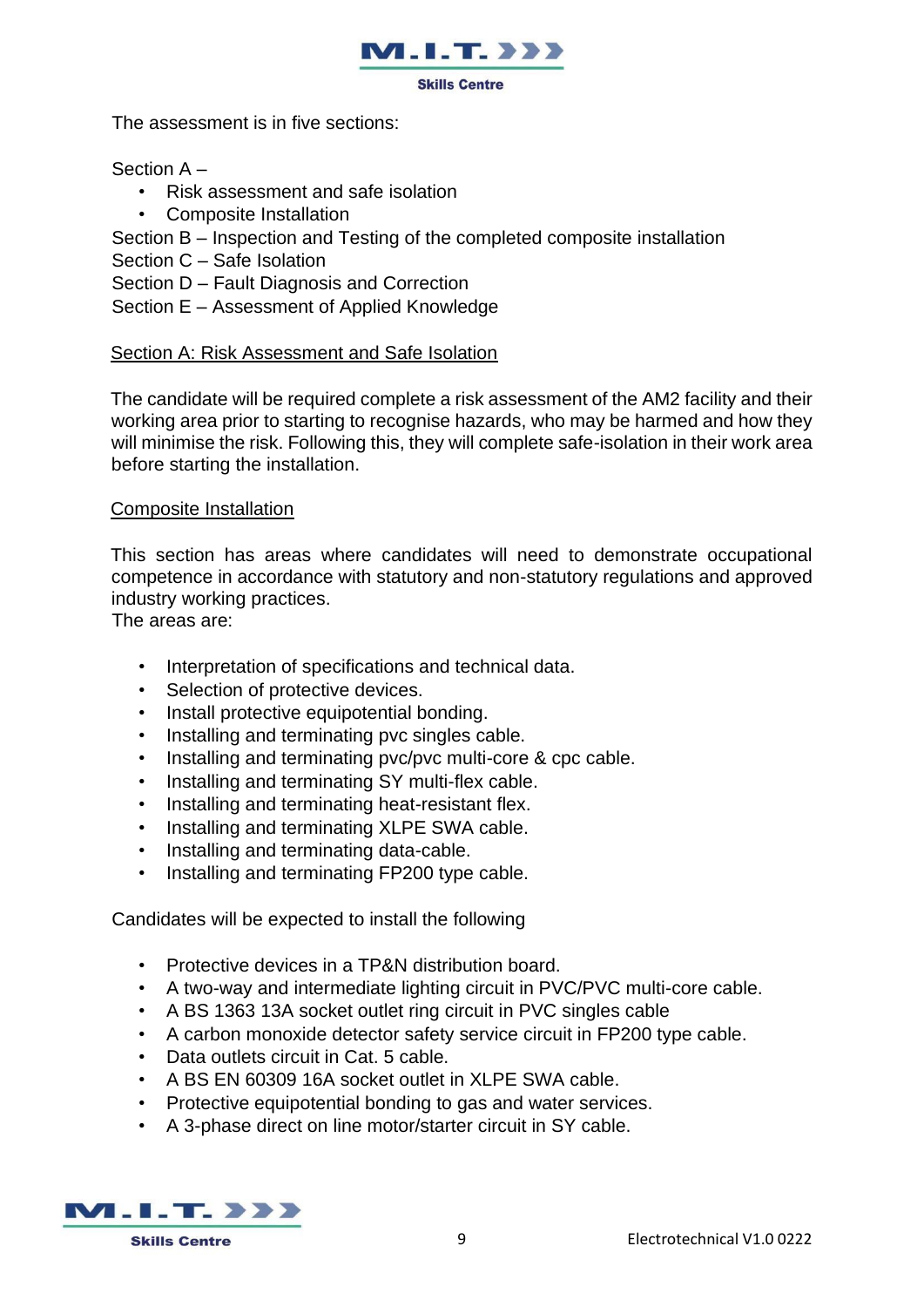

• An S Plan central heating and hot water system with a solar thermal sustainable energy element utilising heat resistant flexible cable and PVC singles cable.

## Section B: Inspection and Testing of the Composite Installation

- To demonstrate occupational competence candidates will be expected to:
- Undertake an assessment of risk and work according to best practise as required by Health and Safety legislation.
- Ensure the installation is correctly isolated before commencing the inspection and test activity.
- Carry out a visual inspection of the installation in accordance with BS 7671 and IEE Guidance Note 3.
- Complete the following tests on the installation in accordance with BS 7671 and IEE Guidance Note 3:
- Continuity of protective conductors
- Continuity of ring final circuit conductors
- Insulation resistance
- Polarity
- Earth fault-loop impedance (EFLI)
- Prospective fault current (PFC)
- Functional testing
- Complete an electrical installation certificate, schedule of inspections and schedule of test results using the model forms as illustrated in Appendix 6 of BS 7671.

### Section C: Safe Isolation

• Carry out safe isolation in the correct sequence on a combination of single phase circuits, three phase circuits and entire installations.

### Section D: Fault Diagnosis

- Identify 7 faults from 'fault symptom' information given by the examiner.
- State and record how the identified faults can be rectified.

### Section E: Assessment of Applied Knowledge

Candidates will be assessed on their application of knowledge associated with:

- Health and Safety
- BS 7671: Requirements for Electrical Installations
- Building Regulations

The assessment will be in the form of a computerised multiple-choice examination. Candidates will be expected to answer 30 questions.

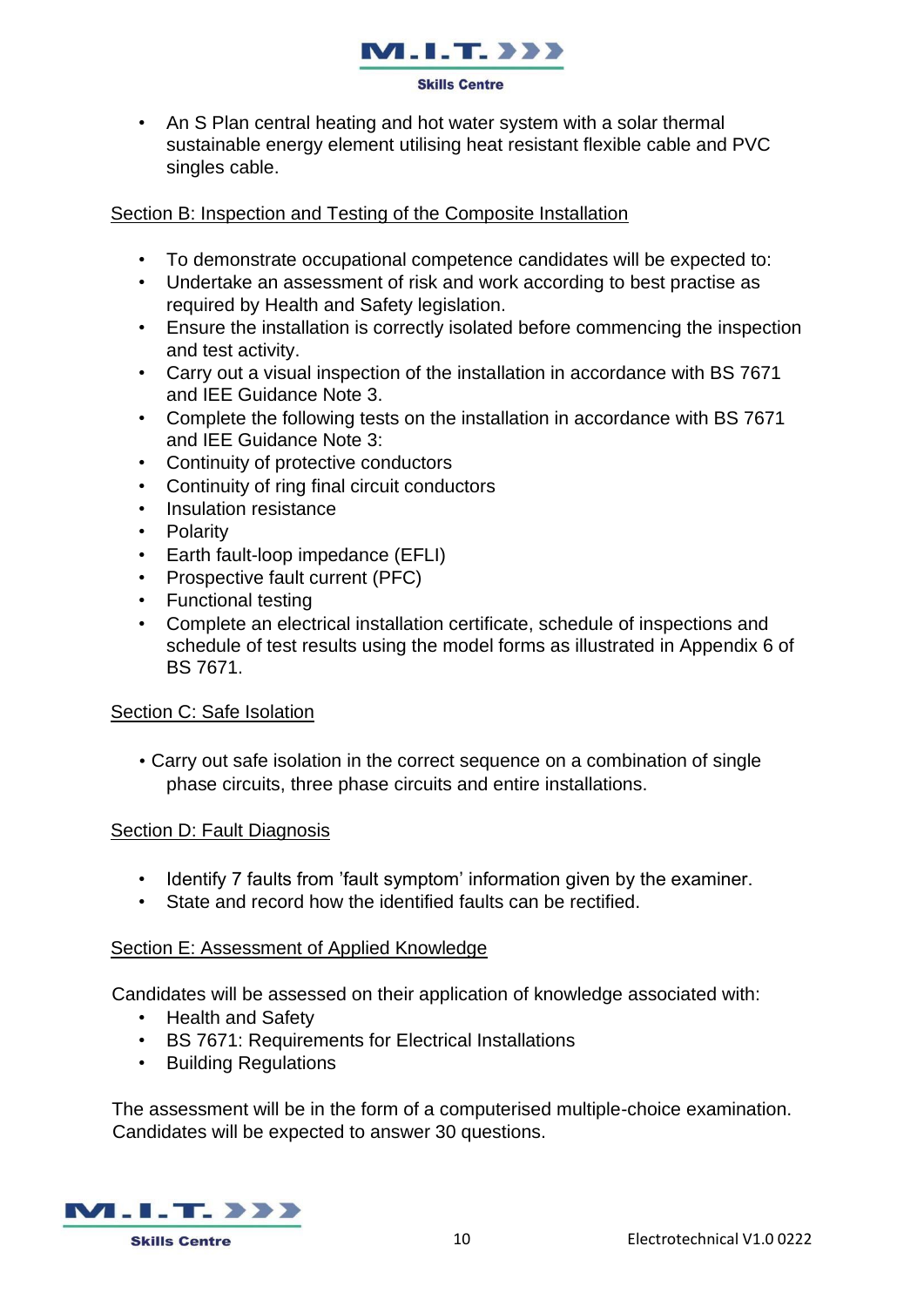

# **Off-The-Job Training**

Off-The-Job Training (OTJ) is a vital component of all apprenticeship training. The apprentice is required to spend at **least 20% of their time away from their regular working duties** developing knowledge, new skills and behaviours associated with their apprenticeship standard.

With support from the workplace mentor, they are expected to keep a continuous log evidencing their OTJ hours throughout the duration of their course. There are plenty of examples of what can be included. It doesn't necessarily always have to be completed in the workplace, as long actively contributes to the completion of the apprenticeship.

There are several ways Off-The-Job Training can be achieved and some of the activities which count towards the achievement of their 20% hours may surprise you. Below are some of the hundreds of examples of what can be classed as OTJ training and some of which cannot.

### **Examples of what CAN be classed as Off-The-Job Training**

- Being mentored by a senior colleague who is in a role that they aspire to or delivering mentor sessions to other colleagues in the workplace
- 1-to-1 performance reviews in the workplace delivered by a more senior member of staff
- Shadowing another colleague's role, perhaps reflecting on their experiences before putting them to practice
- Teaching of theory or spending time at in a learning institution in tutor-led delivery sessions such as day release at college
- Completing portfolio work or undertaking e-learning and any practical training that supports this

## **Examples of what CANNOT be classed as Off-The-Job Training**

- Additional learning outside of the apprentices paid hours such a voluntary work
- Progress reviews or on-programme assessment by an external assessor or coach
- Training to acquire knowledge or skills that are not relevant to the apprenticeship standard i.e., internal equality and diversity training

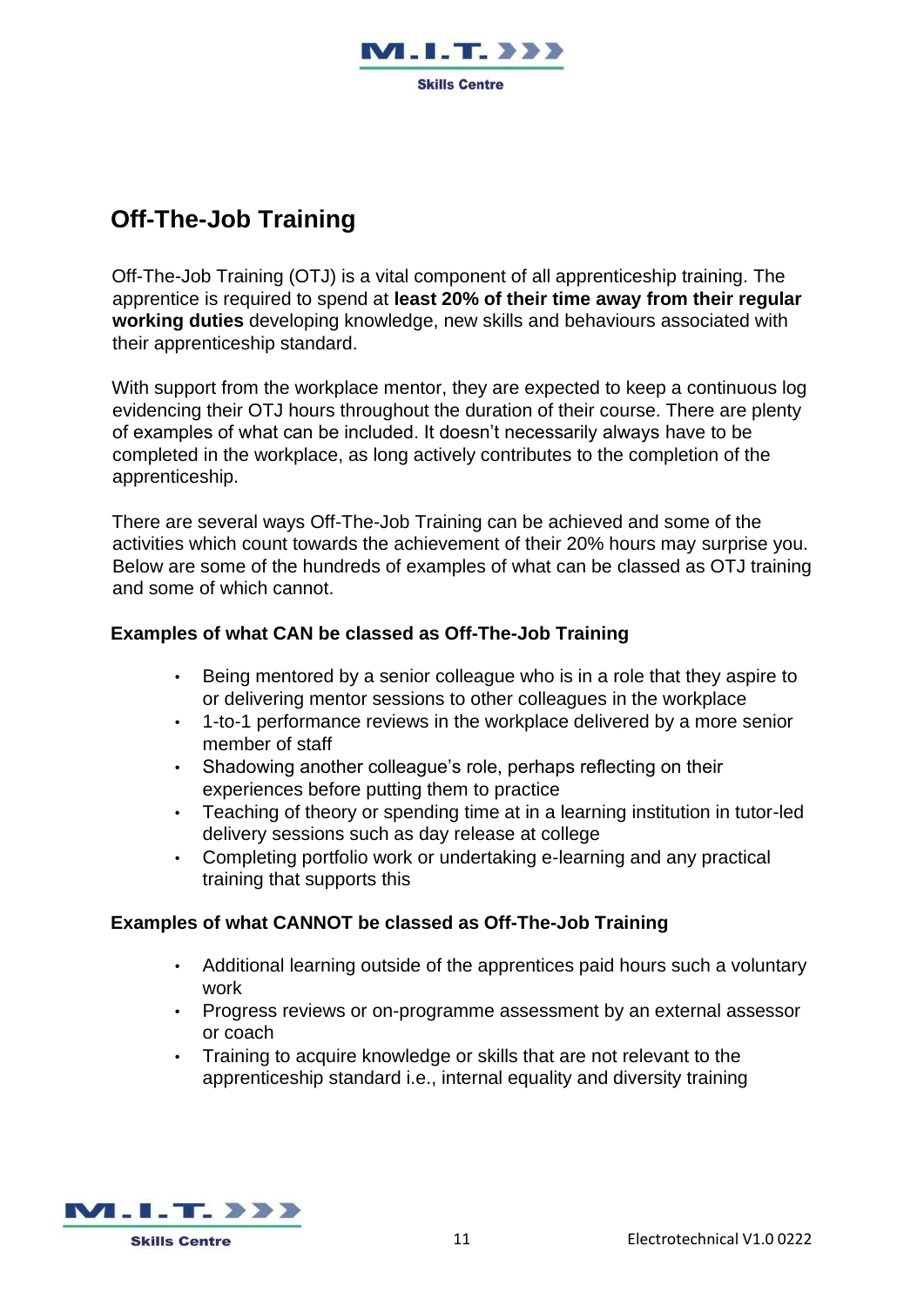

• English and Math's study – Apprenticeships are designed to develop occupational competency and a minimum level 2 achievement in English and Maths is expected; therefore, training for English and maths must be in addition to the apprenticeship 20% off-the-job requirements

### **Calculating Off-The-Job hours**

Off-The-Job Training hours are calculated as a total of the entire duration of the apprenticeship standard being undertaken. An example of these hours broken down could look like this:

- 1.  $5 \times 7.5$  working hours in a day = 37.5 hours per week
- 2. 58 working weeks in a year x 37.5 working hours = 1950 total hours working in a year
- 3. 28 days annual leave: 28 x 7.5 = 210
- 4. Bank Holidays (usually 8):  $8 \times 7.5 = 60$
- 5. Actual hours at work: 1950 (210+60) = 1680
- 6. 20% OJT requirement of 1680 hours = **336 total OTJ hours**

Off-The-Job Training is also a key component of the ne[w](https://www.gov.uk/government/publications/education-inspection-framework) [Ofsted Education](https://www.gov.uk/government/publications/education-inspection-framework)  [inspection framework.](https://www.gov.uk/government/publications/education-inspection-framework) 

# **OJT Log Example**

#### M.I.T. >>>

#### **Apprentice Name:**

Planned programme duration **by the contract of the Planned OTJ hours** 

| Date       | Total<br>hours | <b>Description of Training</b>                                               | What did you learn?                                           | <b>Additional</b><br>evidence or<br>further<br>learning<br>$\bf required$ | <b>Link to KSB</b><br>criteria - e.g.<br>K1, & S4 | OTJ running<br>total |
|------------|----------------|------------------------------------------------------------------------------|---------------------------------------------------------------|---------------------------------------------------------------------------|---------------------------------------------------|----------------------|
| 13/09/2021 | 2.5            | Example- Read an article on earthing in<br>Professional Electrician magazine | Importance<br>of<br>earthing systems and<br>type of RCDs used | None                                                                      |                                                   |                      |
|            |                |                                                                              |                                                               |                                                                           |                                                   |                      |
|            |                |                                                                              |                                                               |                                                                           |                                                   |                      |
|            |                |                                                                              |                                                               |                                                                           |                                                   |                      |
|            |                |                                                                              |                                                               |                                                                           |                                                   |                      |
|            |                |                                                                              |                                                               |                                                                           |                                                   |                      |
|            |                |                                                                              |                                                               |                                                                           |                                                   |                      |
|            |                |                                                                              |                                                               |                                                                           |                                                   |                      |
|            |                |                                                                              |                                                               |                                                                           |                                                   |                      |
|            |                |                                                                              |                                                               |                                                                           |                                                   |                      |
|            |                |                                                                              |                                                               |                                                                           |                                                   |                      |
|            |                |                                                                              |                                                               |                                                                           |                                                   |                      |
|            |                |                                                                              |                                                               |                                                                           |                                                   |                      |
|            |                |                                                                              |                                                               |                                                                           |                                                   |                      |